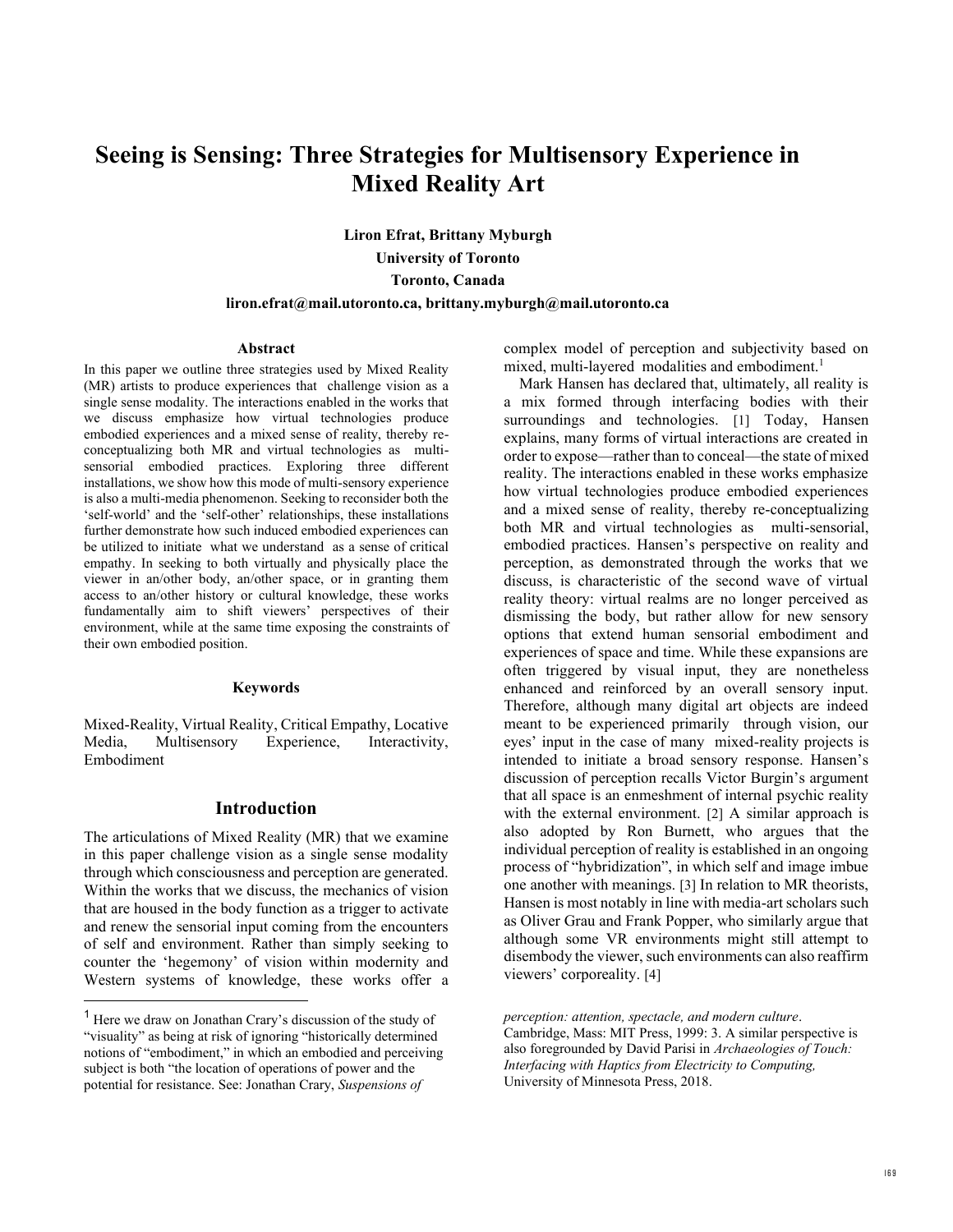This paper therefore analyzes three installations that demonstrate three strategies for the employment of vision as a means for enhanced proprioception and space-sensing. Examining works that employ three different forms of MR (HMD VR, audio AR, and an audio-visual AR mobile app), we demonstrate how this mode of multi-sensory experience is also a multi-media phenomenon. Dating from 1996 to 2017, these installations indicate a historical continuity in that these strategies for multisensorial experiences can be traced to the early stages of MR. Within their varied contexts, all these installations also address significant political themes related to the body, difference, and occupation. Seeking to reconsider both the 'self-world' and the 'self-other' relationships, these installations further demonstrate how induced embodied experiences can be utilized to initiate what we understand as a sense of critical empathy.<sup>2</sup> In this context, therefore, critical empathy is not solely about identifying with the position of another, but rather about understanding one's own situatedness and positionality as historically and socially constructed. It is with this notion of critical empathy as understanding oneself in relation to others that we analyze how these works seek to enable a relational inhabiting of bodies and spaces to foster an understanding of the positionality of others. Ultimately, we demonstrate how, while allowing the user to get closer to an 'other', these embodied engagements also inevitably emphasize that we are subjected to our own bodies.

While the three strategies discussed are not an exhaustive account of the modes of multi-sensoriality in MR, they could point towards a larger framework whereby MR employs multisensorial experiences to create an awareness of the social structuring of space that fosters critical empathy with the bodies, spaces, and histories of others.

## **Seeing in an/other body**

*Systems,* a series of software works developed by the artist Mathieu Briand between 1996–2006, presents a complex articulation of issues related to the hierarchy of the senses, the diffusive boundaries of media, and the theorization of mixed reality as an empathy tool. Within the work each participant is equipped with an individual Head Mounted Display (HMD) device, creating the expectation of a conventional VR experience. (Figure 1.) However, in *Systems*, participants experience the view of another user

who is wearing another *Systems'* HMD at the same time and in the same space. [5] The user's navigation of the viewing environment is therefore performed through this machine interface that displays the visual feed of another.



Figure 1. Mathieu Briand, *Systems*, VR installation presented at Egofugal, 7th Istanbul Biennale, Istanbul, 2001. ©Mathieu Briand.

The defamiliarization of the mechanism is almost instantaneous; while the familiar interaction with the apparatus produces unexpected results, participants are required to contemplate the ways in which they themselves interact with those devices, and to question the impact and agency that virtual environments have on them, as well as on their sense of reality. The viewer's experience of their augmented vision simultaneously heightens an awareness of the location of the self and the sensing of the other. This environment therefore enables the user to experience the viewpoint of another, and even the potential to see themselves from this point of view; the work produces the potential for the user to not only see themselves seeing but to see themselves *sensing* space, both as themselves and as 'an other', producing a convergent sense of embodiment generated through machine interaction.3 What this engagement establishes is a simultaneously embodied and transcendental experience.

The work also engages conceptually with difficulties of visual adjustment and temporal alignment, therefore further challenging the privileged position of vision in perception. Viewers of the work must adjust to both to the vision of another and the temporal delays experienced through the process of live feed transfer in early wearable

<sup>&</sup>lt;sup>2</sup> For more on identification and performativity in location-based and mixed-reality media see: Joshua Meyrowitz, *No sense of place: The impact of electronic media on social behavior*, (Oxford University Press, 1986); Rob Cover ed. *Digital Identities, (Boston: Academic Press, 2015); Steve Benford and* Gabriella Giannachi, *Performing Mixed Reality,* (The MIT Press, 2011).

<sup>&</sup>lt;sup>3</sup> This application of VR technology is in line with Don Ihde's concept of "post-phenomenology": a contemporary

contextualized form of phenomenology that takes into consideration the significance of available technologies and their current practice in the interpretations and engagements of bodies in the world. See: Don Ihde, *Postphenomenology and Technoscience* (SUNY Press, 2009), 23.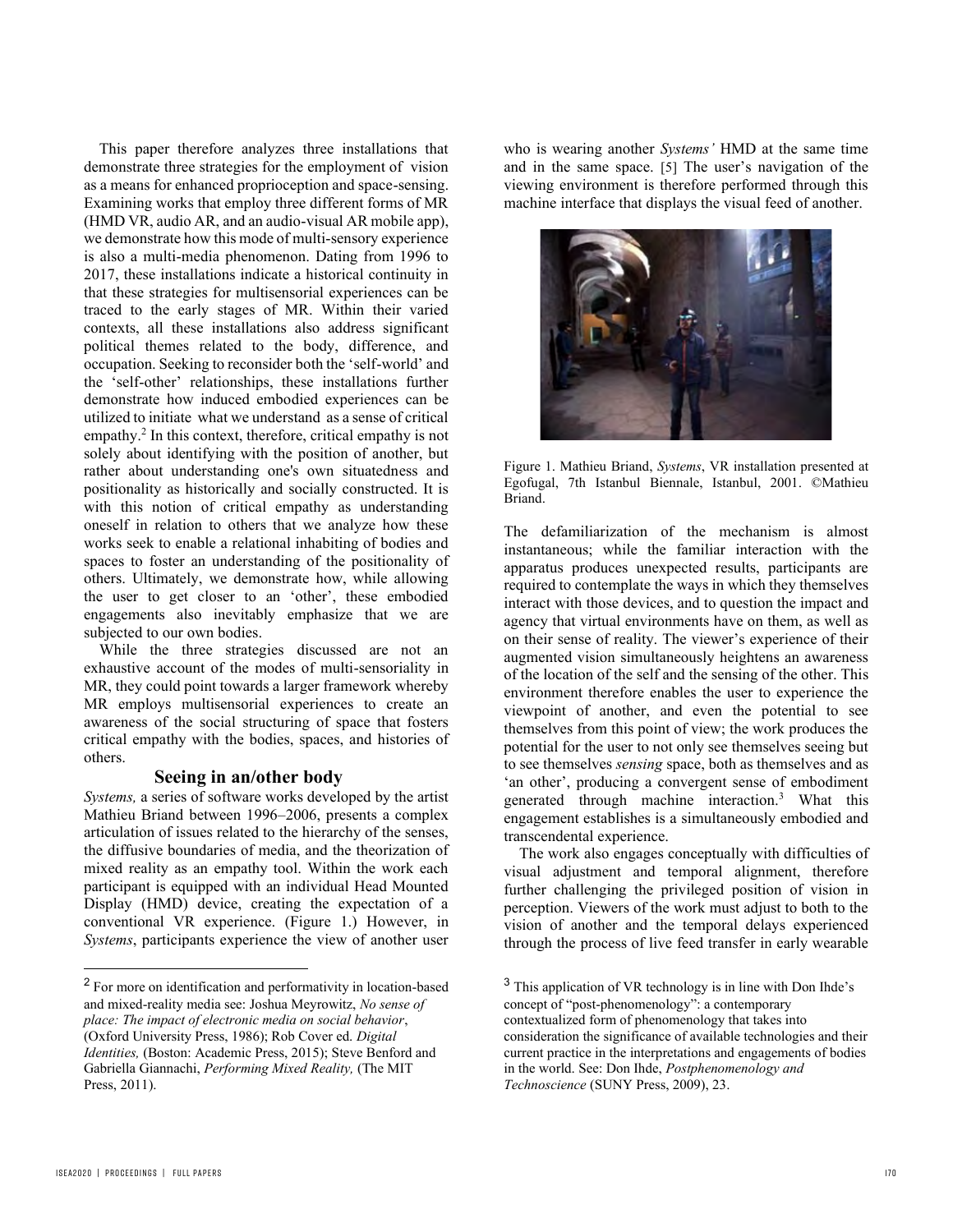technology. The viewpoint of the other does not arrive on the viewer's headset screen instantaneously, and so they also experience a temporal rupture and see another's view of the immediate past. A heightened complexity occurs when multiple users may be engaged in this interaction, and participants can switch between various viewpoints. Although the technological mechanisms of the work did not always allow for the intended experience, the concepts which the work develops have greater implications. In an environment such as that created in *Systems*, viewers depend upon their interaction with another participant who is similarly mediated by the machine to locate themselves. (Figure 2.) In this work, the machine is both active and observing: as a receiver and emitter of embodied vision it both enables and limits the body through the tracking systems that are a necessary component of this immersive environment. Wearing the VR headset extends our vision and movement while putting them under surveillance. The wall-wired visor becomes almost metaphorical in this case, as the machine is employed here to make us reconsider our embodied experience as a seeing-self: it shows us great potential while demonstrating the impossibilities inevitably incorporated within it.

*Systems* may be read as a literal application of Hansen's mixed reality perspective: Briand's work shows us how our embodied experience, and accordingly our perception of reality, is activated and mixed with everyday virtual technologies. As *Systems* estranges our self-technology relationship, we regain awareness of the ways that we interact with MR primarily through being a body. Briand's work also shows us how we automatically go beyond our bodies to adjust our sight with that of the machine in order to produce a mixed reality. The work produces a system for interaction within which a viewer may quickly question the benefit of visually locating an image of the self on the screen in comparison to using the body itself to sense space, and in each case the experience is controlled by both another user and a machine that mediates between the two bodies. In *Systems*, our sight is neutralized and expanded at the same time, thus making us re-adjust our bodies interpretation of space, as an inevitable dissonance arises between our vision and the rest of our sensory input. Accordingly, *Systems* makes us think of both the opportunities and the politics of being able to see through someone else's eyes. In this way the work might be situated in relation to the extensive and ongoing debate regarding VR and empathy. While many VR works offering alternative viewpoints have been created with the goal of producing heightened empathy and identification, the actual ability of VR to achieve this desired e/affect rather than to produce a spectacle of highly complex human situations not only remains contested, but also articulates an ongoing controversy about the actual competence of VR

devices. [6, 7] This debate has a longer standing historical precedence, and a similar concern was raised by Susan Sontag in relation to photographic reportage in the early 2000s. [8]



Figure 2. Mathieu Briand, *Systems,* VR installation presented at Egofugal, 7th Istanbul Biennale, Istanbul, 2001. ©Mathieu Briand.

 Lastly, *Systems* could also spark the realization that virtual environments are neither a form of separate reality nor do they simply exist as representations of material reality. Instead, they form an integral part of the living continuum of the spectator, as they are generated through and by specific bodily engagements. [9] In light of this, *Systems'* disruption of familiar visual processes to produce a heightened awareness of the sensing body may also be read in relation to Foucault's assertion in the "Utopian Body" that the body is the ultimate focal point: it is around the body "that things are arranged. It is in relation to it  $$ and in relation to it as if in relation to a sovereign – that there is a below, an above, a right, a left, a forward and a backward, a near and a far. The body is the zero point of the world", and it is "where paths and spaces come to meet [...] and it is from it that all possible places, real or utopian, emerge and radiate". [10] As virtual technologies have become mobile and inscribed onto the body, the digital and physical realms can be conceptualized as a unified, convergent experience, emerging through our perpetual, embodied interaction with MR technologies. In *Systems*  and other MR works, the user's body becomes the focal point in which virtual and non-virtual realms converge into one. While Systems establishes one's body as a site of sensual collision in which the sensing of multiple bodies' converge, this interaction also raises questions regarding the alleged transparency of the apparatus and its agency. While the body is indeed a focal point, this focal point can only be created by means of electronic control.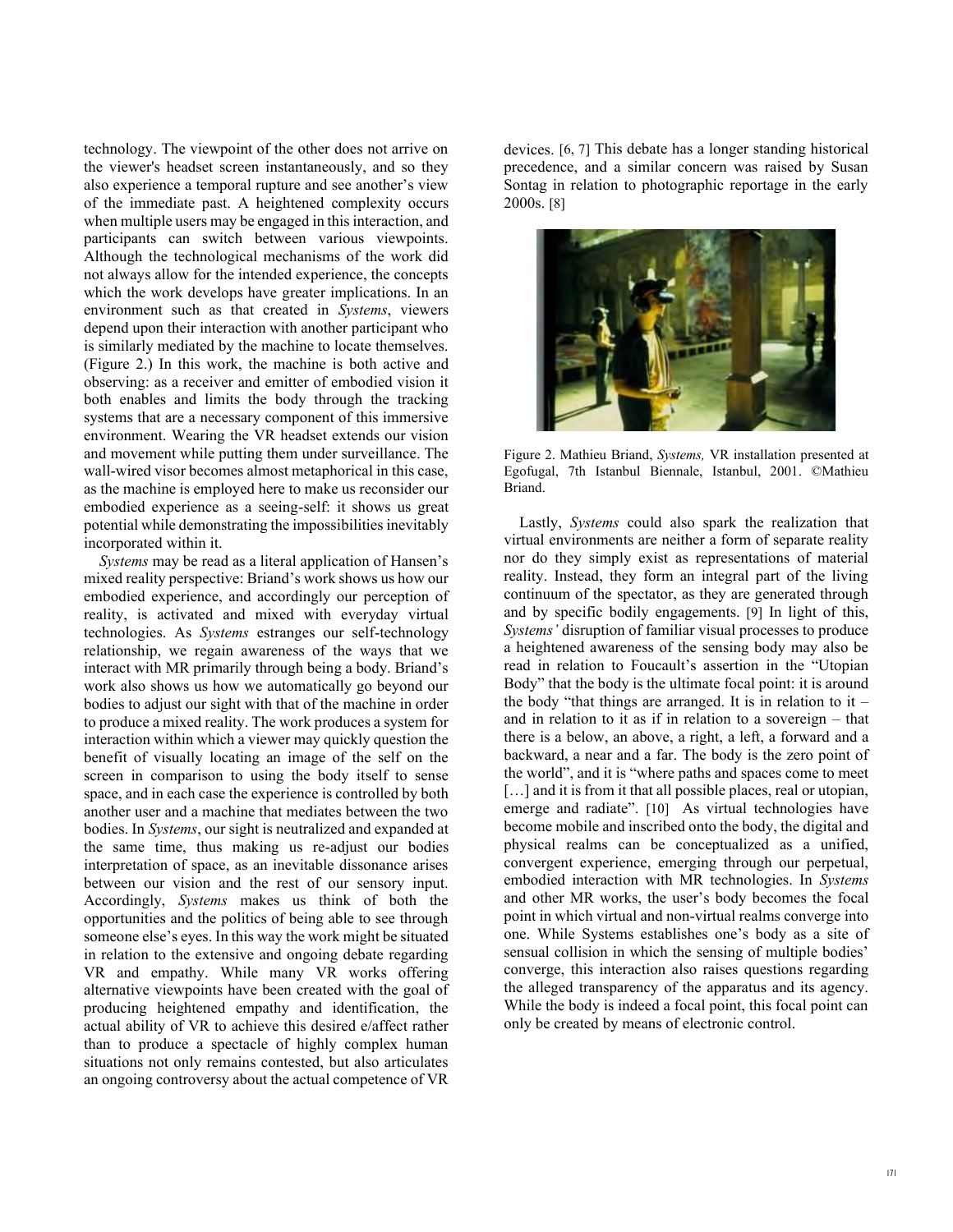## **Seeing into an/other space**

Another example of how our vision is employed to produce an overall experience of alternative, expanded, machinebased sensing is mobile Mixed Reality (MR). In these interactions, the MR interface initiates spatial navigation and proprioception that, like *Systems*, can be used to produce a sense of critical empathy. Within this strategy, multisensorial experiences may be seen to play on the idea of spatial separation as a means to reflect on participants' own situatedness.



Figure 3. Mushon Zer-Aviv and Laila El-Haddad, *You Are Not Here: Gaza/Tel-Aviv,* 2007. ©Mushon Zer-Aviv and Laila El-Haddad.

This becomes particularly apparent and effective when the convergence of the virtual and non-virtual domains is utilized to produce an alternative, or a heterotopic real space.<sup>4</sup> Mixed reality environments can juxtapose two remote places to create a new mode of proprioception through navigation. This form of heterotopia can clearly be seen in the MR tour *You Are Not Here: Gaza/Tel-Aviv* (2007), created by the Israeli media-scholar Mushon Zer-Aviv and the Palestinian journalist Laila El-Haddad. (Figure 3.) Although this is an early example of MR, in its use of geo-located information it still employs MR concepts to provide us with a spatially inclusive experience.



Figure 4. Mushon Zer-Aviv and Laila El-Haddad, *You Are Not Here: Gaza/Tel-Aviv,* 2007. ©Mushon Zer-Aviv and Laila El-Haddad.

The project consists of recorded audio, and a double-sided physical paper map; as one side of the map presents the city of Tel-Aviv, the other side displays a map of Gaza. Users then employ this double-sided map to find markers located throughout Tel-Aviv. These markers are points of interest indicated by stickers with phone numbers that can be identified by the tour's participants in-situ. Upon arrival at one of these markers participants dial the given phone number whereby a system identifies their (Tel-Aviv) location and plays a corresponding audio track that describes a parallel Gaza location's views and sites. When looking at the map against the sunlight, walkers can also 'see' where they are in the Gaza map (Figure 4.) This project therefore operates as an augmented walking tour, allowing participants to encounter "views" of Gaza while walking the city of Tel-Aviv. While the Gaza strip is only 75 km away from Tel-Aviv, it is an enclosed territory. This is one of the reasons why, other than promoting an Israeli-Palestinian dialogue, *You Are Not Here* gains social significance: participants in Tel-Aviv are called upon to envision and navigate Gaza, while in fact, it is inaccessible to them. Seeking to establish a new spatial performativity, this project conceptually shrinks space in order to multiply its meanings through exposing spatial relationality. *You Are Not Here* makes participants walk through, and produces an encounter with two cities simultaneously.

Thus, *You Are Not Here* asks participants to question and contemplate their own situatedness. [11] As the map blurs against the sunlight and the audio alienates participants' sight, Zer-Aviv and El-Haddad's project asks walkers to rethink their current geographical position and sociohistorical context by means of othering it, while simultaneously reaffirming and reminding them of their

<sup>4</sup> According to Foucalt, spatial heterotopia is capable of

<sup>&</sup>quot;juxtaposing in a single real place several spaces, several sites

that are in themselves incompatible". See: Michel Foucault, "Of Other Spaces," *Diacritics* 16 (1986), 22-23.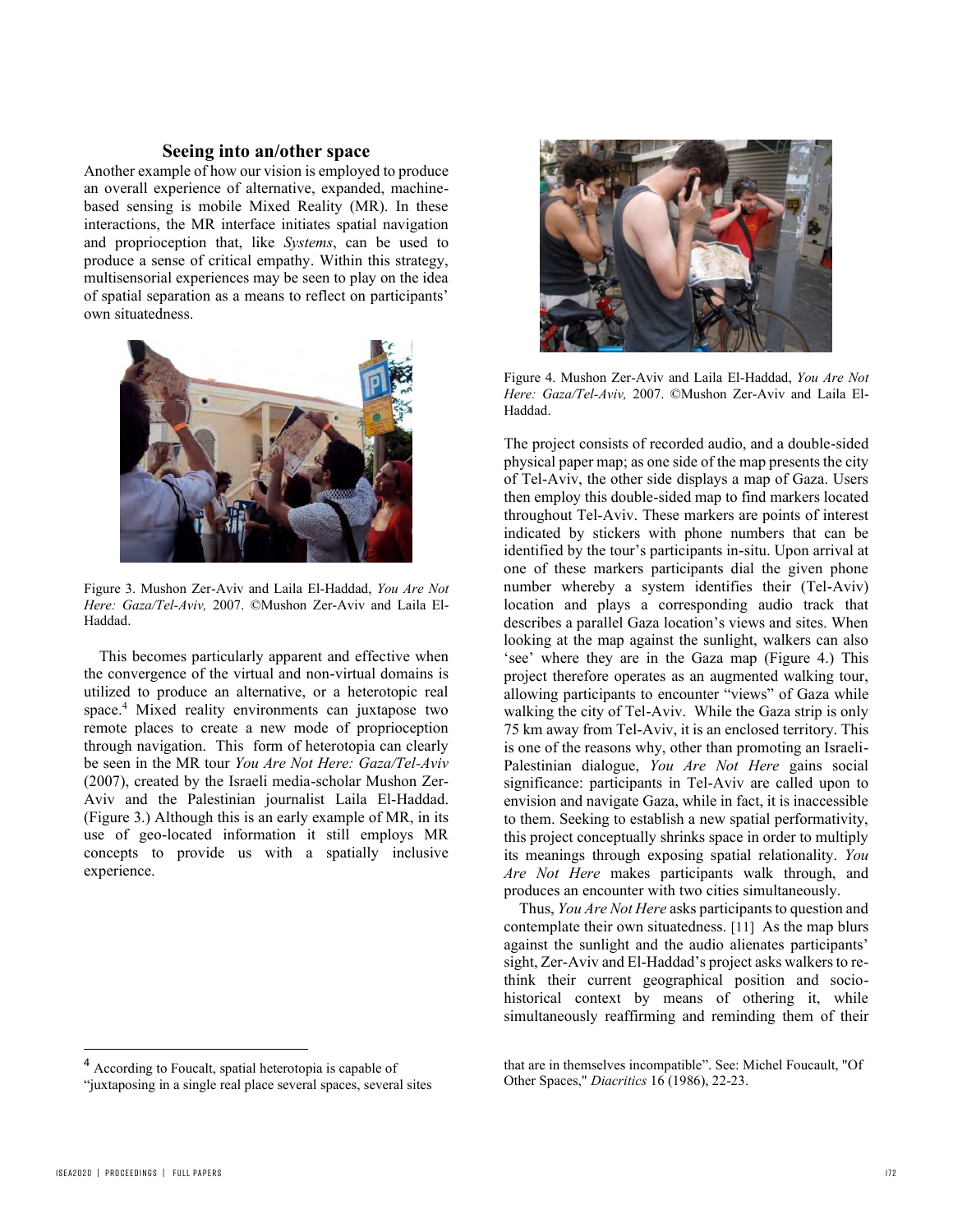being in a specific physical place. In other words, we are asked to imagine what it is like to be in another place while firmly recognizing that we are not there. Visual means here function as a gateway, since they enable another way of seeing and navigitating - and therefore of sensing - space. The city of Tel-Aviv is now seen in relation to Gaza, and a conception of actual space is re-shaped based on this comparison. Material space is thus visualized as itself and as an Other at the same time; it gains both a symbolic meaning, and manifests Foucault's concept of Heterotopia as a conjunction of Other spaces.

Similar to Foucault's argument, Zer-Aviv and El-Haddad's sight-seeing tour is not historical or chronological, but rather it is heterotopic: instead of learning about the history of Tel-Aviv, we are called to understand Tel-Aviv's most famous sites in relation to specific Gaza locations. [12, 13] The Gaza strip thus comes to be explicitly incorporated within the spatial narrative and locational identity of Tel-Aviv and this effect has a dual outcome: on the one hand it aims to produce an increasing spatial estrangement of Tel-Aviv and thus raise our locational awareness while, on the other hand, it paradoxically intertwines the histories and stories of the two cities. Nonetheless, although the forming and history of the two locations are inevitably tied, such ties are rarely shown or emphasized in the urban space of Tel-Aviv. In a way, such renewed seeing and sensing results in the morphing of material space in light of mobile information technologies' output. This resonates with Deleuze and Guttari's concepts of deterritorialization and reterritorialization, which reflect on the processes of decoding and re/encoding socio-spatial norms in a complex, relational system. [14] In this case, however, the act of reterritorialization enables our sense of critical empathy, as this act of spatial reoccupation is a direct result of our this new mode of seeing and embodied movement through space.

 Using location-based MR, the work constantly maps and re-maps our surroundings, and it is through this act of mapping that we gain and interpret both our sense of place and our sense of being. This form of mapping is theorized by Karen O'rouke as "performative cartography", and according to her, such processes of active mapping that emerged with mobile technologies are designed "to locate ourselves in the world, allowing us to make sense of our situation and to act on it." [15] O'rouke further argues that locative media, such as AR, are capable not only of annotating the world but also of indicating and tracing other subjects in our surroundings. [16] This point is explicitly visualized in *You Are Not Here*, which illustrates both proximities and distances between spaces and identities. A related argument is articulated by Jason Farman, who describes how mapping through mobile

technologies contributes to our sense of proprioception: mobile technologies, Farman argues, call for a relational understanding of space through the act of the cognitive and social mapping of it. [17] This point is emphasized with the practice of MR compositional convergence in *You Are Not Here*: as our bodies navigate space, we simultaneously launch and discover virtual and non-virtual information that actively participates in the act of mapping and interpreting space and in forming our relations to it. Alongside its specific social and political implications, *You Are Not Here* also accentuates AR's unique ability to reconfigure space as a composition of places, narratives, events, and identities in order to confront us with our constructed perception of immediate environments. [18] Indeed, as Farman asserts, "how we represent space has everything to do with how we embody that space". [19]

#### **Seeing an/other history**

While MR enables a multi-sensorial experience of immediate environments in relation to an/other spaces, such multisensorial experiences can also be employed to defamiliarize spaces in light of their conflicted histories. By means of intervening digital outputs with existing codes of material spaces and navigation practices, MR is able to re-territorialize and manage the socio-spatial relations in various forms in order to produce new modes of control or – on the contrary – to reject existing spatial authority and raise empathy. The implications of this are evident in contemporary works such as *Wikiup*.



Figure 5. *Wikiup*, produced by Adrian Duke, AR Application screenshots, 2017. ©Vancouver Native Housing Society.

Physical and virtual elements converge in the MR application *Wikiup,* produced by Adrian Duke and the Vancouver Native Housing Society. (Figure 5.) Initially launched in 2017 at the Kanata Festival in Vancouver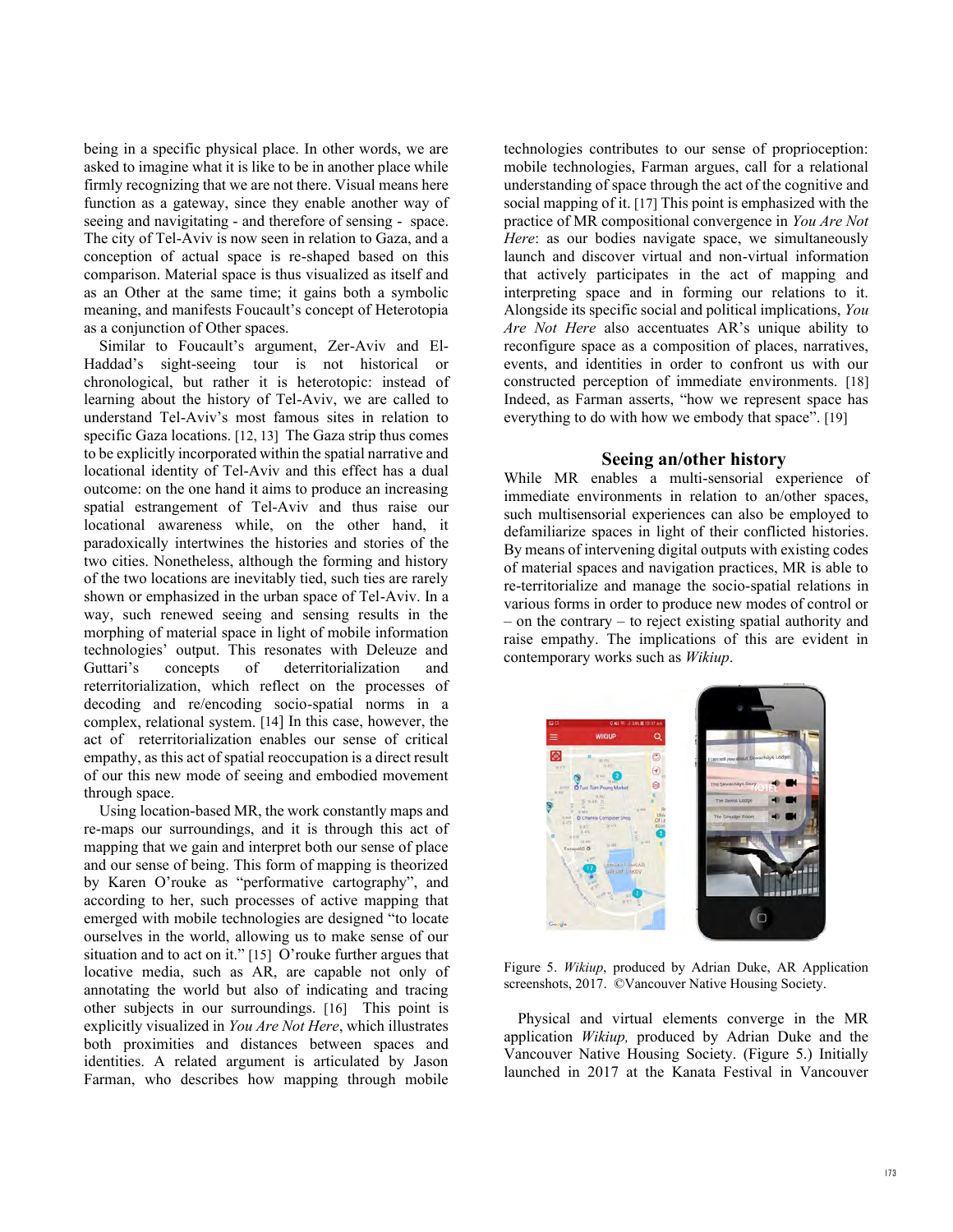during Canada 150 Celebrations, this application enables users to locate augmented avatars across significant First Nations sites in the wider Vancouver area. The avatar and its accompanying information on the location of the user can be accessed on site by an application that geolocates the viewer through GPS. Once activated, these virtual storytellers enable a user to access a range of audio-visual information about the land that they occupy. There is certainly precedence for using audio tours to provide users with interactive indigenous narratives of place, such as in Quelemia Sparrow's site-specific podplay, *Ashes on the Water.* [20] Still in development, the information provided in *Wikiup* about select locations is being largely collected from verified 'storycatchers', cultural guides, and elders, who narrate the stories located along walking routes in the application. Stories collected include a history from the Squamish Nation of the famous Vancouver mountain peaks *The Twin Sisters*, which were renamed at the end of the nineteenth century by Judge John Hamilton Gray to *The Lions*. The avatars that are activated by a user reveal the indigenous histories of a specific physical place through video and audio, and more fundamentally enable the possibility for a broader, renewed reterritorialization of space. Asserting an indigenous presence in cyberspace remains fundamental and is the goal of other digital works by artists such as Jason Edward Lewis and Skawennati, cofounders of AbTec. [21] Through its production of a sightbased embodied experience, *Wikiup* uses the potentials of MR to expand and extend an indigenous occupation of this territory through the virtual realm of cyberspace; it enables the convergence of a virtual indigenous presence within the physical landscape and in the space of the user. The application's potential lies in revealing the layers of a landscape from an indigenous perspective, and this has vast implications for asserting indigenous presence and sovereignty in Turtle Island. Although this application continues to undergo development, it is exemplary of MR practices that reveal the sociopolitical layers of land through the convergence of the virtual and physical. Through the production of an embodied and performative viewing experience these works ask users to consider the relationship between movement/navigation, storytelling, memory, and place. They therefore ask users to critically engage with their location, and to (re)locate themselves in a settler colonial landscape.

While many scholars acknowledge that different ways of mapping can reconfigure our relationships with our surroundings, these MR works use mapping and spatial navigation in order to initiate a perceptual paradigm of convergence that a viewer must navigate in situ. By geolocating virtual content and aligning it with physical locations, the viewer has access to the narratives that have shaped space; *Wikiup* therefore offers an enhanced, more

holistic sense of space and place. The users' immediate environment becomes inscribed with multiple perspectives, which are all site-specific. By relating to participant's immediate location, *Wikiup* contributes to and extends the situatedness of users: it not only reaffirms their physical location and acknowledges their bodily existence in a certain spot, but exposes their otherwise implicit and consequential placement in a larger setting of sociocultural and historio-political events.

Through this MR strategy, space may point to an entire network of political, historical, economical, and other shaping forces. Space thus becomes much more than a physical location; rather, it is a site of convergence of virtual and actual elements, and a convergence of past and present. MR therefore obliges us to also recognize the relationality between the virtual and the physical. This convergence coupled with the multisensorial seeing that is enabled by MR produces relational interactions that are capable of shifting perceptions of space. Within works such as *Wikiup,* virtual elements are contextualized via their relation with the actual domain, and actual elements are recontextualized via their relation with the virtual elements that are associated with them in real-time. As a result of this ongoing process, the MR space exists via a dialogue of deterritorialization and reterritorialization of elements in relation to one another, through the continuous experience of engaging bodies.

## **Conclusion**

Naturally, our notion of critical empathy can be easily applicable to the analysis of other MR projects. Earlier examples to which this concept is particularly relevant include John Craig Freeman's *Border Memorial* (2012) and Heidi Rae Cooley's *Ghosts of the Horseshoe* (2012), alongside more recent installations such as Nancy Baker Cahill's *Battlegrounds* (2019) and projects by the collective 'Movers and Shakers NYC' (2019). [22]

That the virtual domain in the works examined may not be read as discrete from the lived experience of the spectator is also fundamental to these practices. As these strategies are practiced across different media, they provide an additional meaning to the term Cross-Reality (XR): in seeking to both virtually and physically place the viewer in an/other body, an/other space, or in granting them access to an/other history or cultural knowledge, these works fundamentally aim to shift viewers' perspective of their environment, while at the same time exposing the constraints of their own embodied position. While we may question whether these aims are achieved within the specific works explored, what these strategies reveal is the potential for MR to create embodied experiences that challenge existing, more traditional notions of seeing and sensing spaces. These works also raise broader questions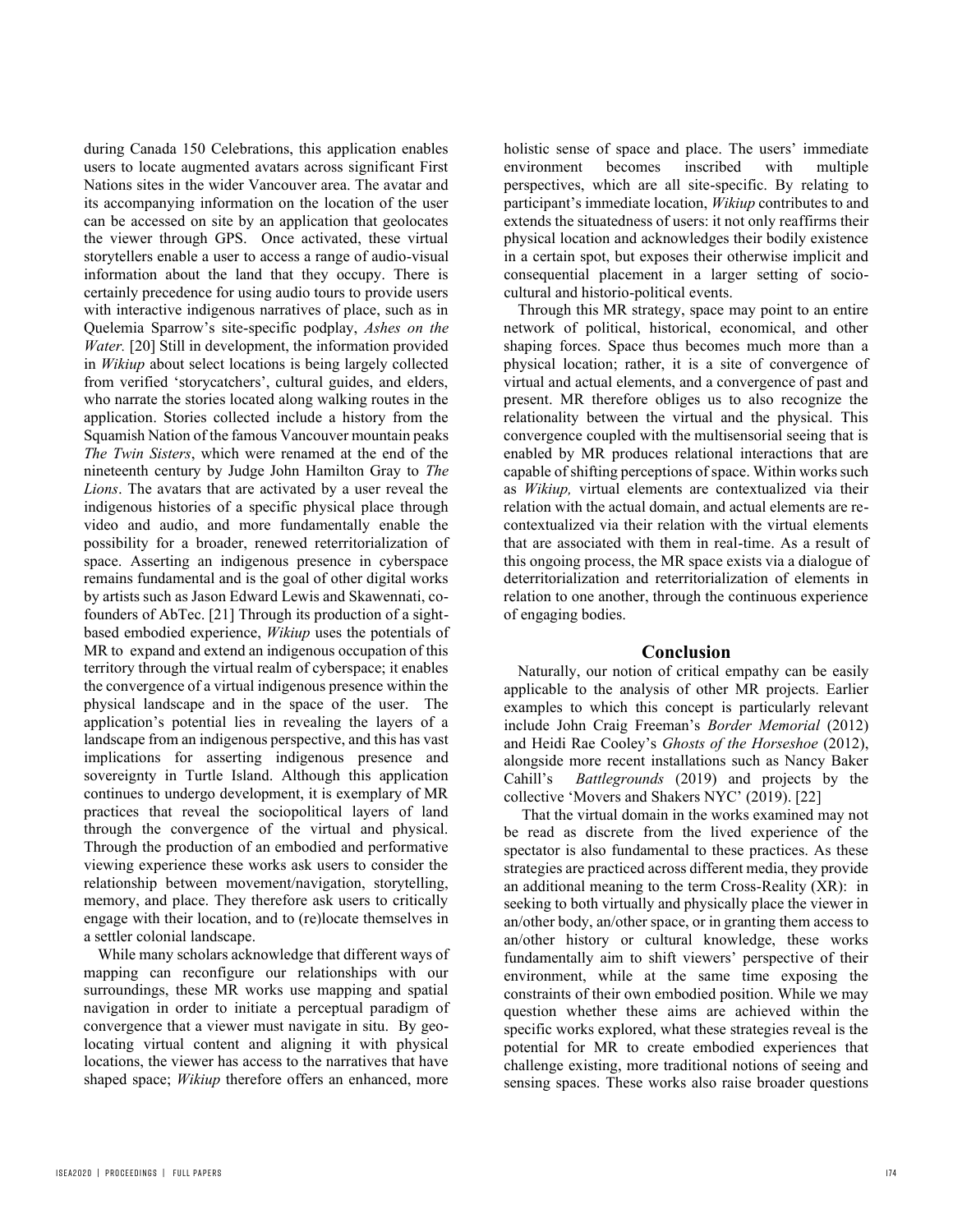regarding the ability to ever fully identify with or occupy the vision, body, space, or history of an/other, and the subsequent limitations of empathy. These strategies therefore raise more fundamental ethical questions for MR practices at large: what are the possibilities and subsequent implications of this practice, and of potentially inhabiting the body, vision, and memory of an/other?

## **References**

[1] Mark Hansen, *Bodies in Code: Interfaces with Digital Media*  (New York: Routledge, 2006), 8, 20.

[2] Victor Burgin, *In/Different Spaces: Place and Memory in Visual Culture* (Berkeley: University of California Press, 1996), 31.

[3] Ron Burnett, *How Images Think* (Cambridge: MIT Press, 2004), 52, 114.

[4] Oliver Grau, *Virtual Art: From Illusion to Immersion*, trans. Gloria Custance(Cambridge, Mass.: MIT Press, 2003); Frank Popper, *From Technological to Virtual Art* (MIT Press, 2007).

[5] Caroline A. Jones, ed. *Sensorium: Embodied Experience, Technology, and Contemporary Art* (London: MIT Press, 2006). [6] Grant Bollmer, "Empathy machines." *Media International Australia* 165, no. 1 (2017): 63-76.

[7] Sojung Bahng, Toby Gifford & Jon McCormack. "Anonymous: VR Storytelling through alienation and reflexivity." Paper presented at ISEA 2019, 2019.

[8] Susan Sontag, Regarding the Pain of Others (New York: Picador, 2004).

[9] For all the projects included in the *Systems* series see:

http://www.mathieubriand.com/category/installations/systems/ (retrieved on June 21, 2018).

[10] Michel Foucault, "Utopian Body", in *Sensorium: Embodied Experience, Technology, and Contemporary Art*, edited by Caroline A. Jones, 233 (London: MIT Press, 2006).

[11] Mushon Zer-Aviv and Laila El-Haddad, "You Are Not Here," (2007), http://youarenothere.org/ (retrieved on August 5, 2018).

[12] Jason Farman, *Mobile Interface Theory: Embodied Space and Locative Media.* (London: Routledge, 2012): 5, 39. Also see: Cristine Ross, "Spatial Poetics: The (Non)Destinations of Augmented Reality Art, Part II." Afterimage, Art, Part II." *Afterimage*, (November/December 2010): 16-20.

[13] Ellie Armon Azoulay, "Artlv," *Haaretz Galeria*, Sep. 23rd, 2009,

http://www.mouse.co.il/CM.articles\_item,1050,209,40470.aspx (Zer-Aviv and El-Haddad speak on their goal to minimize the distance between Gaza and Tel-Aviv, in Hebrew, retrieved on August 5, 2018).

[14] Adrian Parr, "Deterritorialisation/Reterritorialisation," In *The Deleuze Dictionary*, edited by Adrian Parr, (Edinburgh University Press, 2005), 69-72.

[15] Karen O'Rourke, Walking and Mapping : Artists as Cartographers (MIT Press, 2013), xviii.

- [16] O'Rourke, *Walking and Mapping*, xviii and 132.
- [17] Farman, *Mobile Interface Theory,* 31-2.

[18] On some of the political goals and suggested implication of this project, as imagined by the creators, see: Sangwon Yoon, "Tourists "Visit" Gaza Sites from Tel Aviv Streets," (2009) on: reuters.com, http://in.reuters.com/article/idINIndia-43207720091016 (retrieved on August 5, 2018). [19] Farman, *Mobile Interface Theory,* 35. [20] The work functions as a recorded piece of site-specific "theatre" that audiences download and listen to in situ: *https://ravenspiritdance.com/project/ashes-on-the-water/*  [21] http://abtec.org. For discussion of this project and theorization of new media as employed by indigenous artists to engage with space see: Steven Loft, Kerry Swanson, and Jackson 2bears. *Coded territories: tracing indigenous pathways in new media art.* (Calgary, Alberta, Canada : University of Calgary Press, 2014) and David Gaertner, "Indigenous in Cyberspace: CyberPowWow, God's Lake Narrows and the Challenges of Creating Indigenous Territory in Cyberspace." *American Indian Culture and Research Journal 39.4* (2015): 55- 78. For a broader discussion of land sovereignty, decolonization, and the role of storytelling and education see: Leanne Betasamosake Simpson, "Land as pedagogy: Nishnaabeg intelligence and rebellious transformation", *Decolonization: Indigeneity, Education & Society, 3.3*, (2014): 1-25 [22] John Craig Freeman, *Border Memorial,* 2012: https://johncraigfreeman.wordpress.com/border-memorialfrontera-de-los-muertos/; Heidi Cooley, *Ghosts of the Horseshoe,* 2012: http://calliope.cse.sc.edu/ghosts/; Nancy Cahill Baker, *Battlegrounds,* 2019: https://www.4thwallapp.org/battlegrounds; Movers and Shakers NYC: https://www.moversandshakersnyc.com/

## **Bibliography**

Azoulay, Ellie Armon , "ArTLV," *Haaretz Galeria*, Sep. 23rd, 2009,

http://www.mouse.co.il/CM.articles\_item,1050,209,40470.aspx (retrieved on August 5, 2018).

Bahng, Sojung, Toby Gifford & Jon McCormack. "Anonymous: VR Storytelling through alienation and reflexivity." Paper presented at ISEA 2019, 2019.

Benford, Steve and Gabriella Giannachi. *Performing Mixed Reality,* Cambridge: MIT Press, 201.

Bollmer, Grant. "Empathy machines." *Media International Australia* 165, no. 1 (2017): 63-76.

Burgin, Victor. *In/Different Spaces: Place and Memory in Visual Culture*. Berkeley: University of California Press, 1996.

Burnett, Ron. *How Images Think*. Cambridge: MIT Press, 2004.

Cover, Rob ed. *Digital Identities.* Boston: Academic Press, 2015.